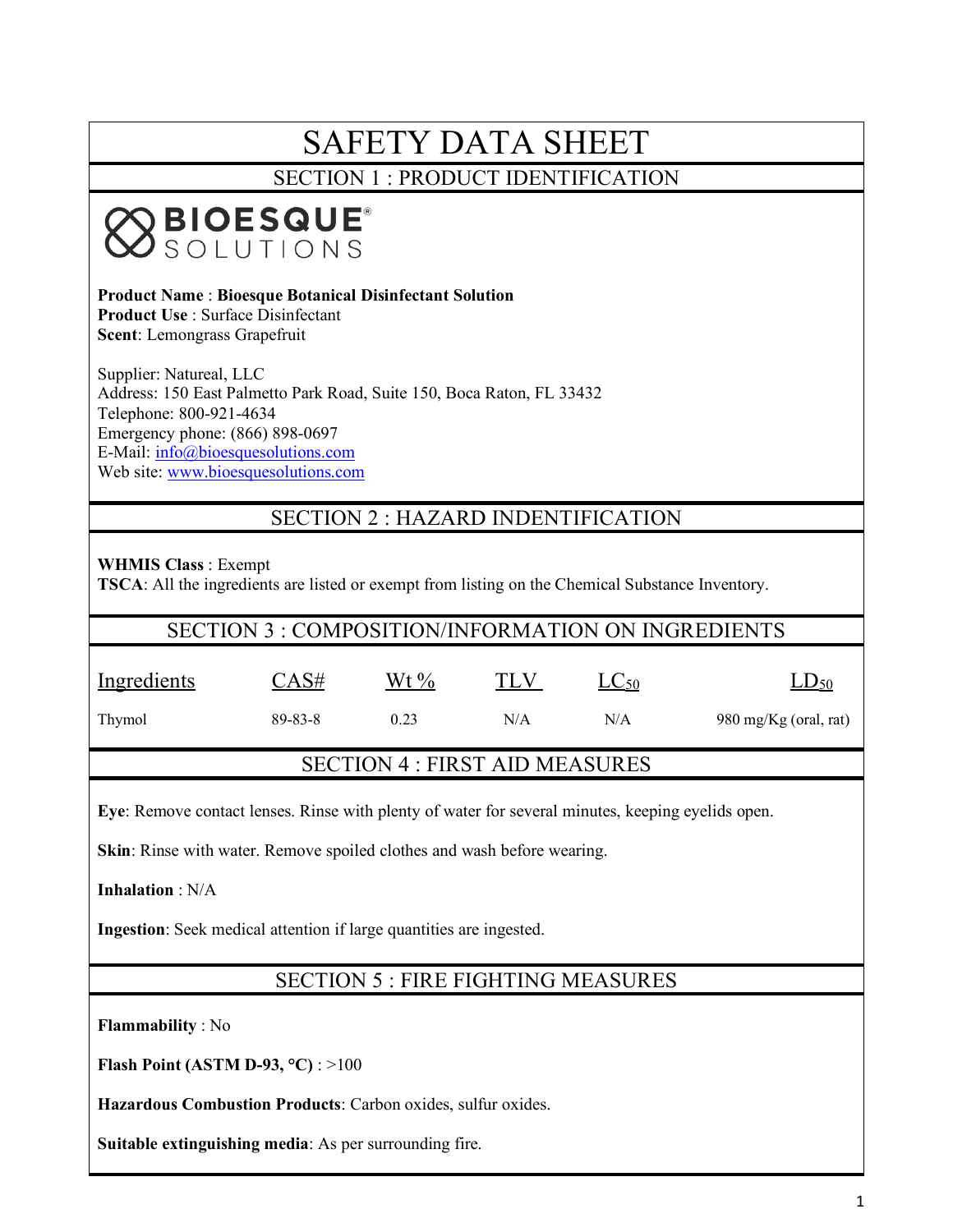**Special Fire Fighting Procedure**: As per surrounding fire.

# SECTION 6 : ACCIDENTAL RELEASE MEASURES

**Leak and Spill Procedure**: Stop leak, Rinse to drain or absorb with non-reactive adsorbent and dispose according to existing federal, state, provincial and municipal regulations. Resume cleaning by rinsing with water

# SECTION 7 : HANDLING AND STORAGE

**Handling**: Follow standard safe handling of materials. Keep out of reach of children.

**Storage Requirements**: Keep in original tightly closed containers, in a room below 30 °C.

#### SECTION 8 : EXPOSURE CONTROLS/PERSONAL PROTECTION

For use with mechanical, manual, or battery/power operated sprayers, follow standard safe handling of materials. For ULV Fogger applications, wear safety glasses with side shields or goggles to protect eyes. Face mask (N95) is also recommended for ULV Fogger applications.

# SECTION 9 : PHYSICAL/CHEMICAL CHARACTERISTICS

Boiling Point ( $^{\circ}$ C) : 100 Density (g/mL): 0.999 at 23  $^{\circ}$ C Solubility in water : complete pH  $(a)$  supplied) :  $4.0 - 6.0$ Physical State : liquid Viscosity : water like Appearance: transparent to translucent Odour Threshold (ppm) : N/A Odour: spicy scent

Vapor Pressure (mm Hg) : N/A VOC (Wt %) : calculated approx. <1% Vapor Density  $(Air = 1)$ :  $N/A$  Evaporation Rate (Water + 1) : water like

# SECTION 10 : STABILITY AND REACTIVITY DATA

**Conditions for Chemical Instability**: This product is stable under normal conditions. It does not polymerize.

**Conditions to Avoid**: Excessive heat.

**Incompatible Materials**: Strong oxidizing agents, strong alkalis, strong acids.

**Hazardous Decomposition Products**: The thermal decomposition can produce carbon and sulfur oxides and other organic substances.

# SECTION 11 : TOXICOLOGICAL INFORMATION

**Routes of Entry**: Eyes, skin, ingestion, inhalation.

**EFFECTS OF ACUTE EXPOSURE** : **Acute Oral Toxicity**: LD50:>5000 mg/Kg (EPA Category IV). **Acute Dermal Toxicity**: LD50:>5000 mg/Kg (EPA Category IV). **Acute Inhalation Toxicity**: LC50:>2.01 mg/L (EPA Category IV). **Acute Eye Irritation**: Minimal, all effects cleared in 24 hours (EPA Category IV). **Acute Dermal Irritation**: Slight, no erythema or edema at 72 hours (EPA Category IV). **Skin Sensitization**: Not a sensitizer (EPA Category IV).